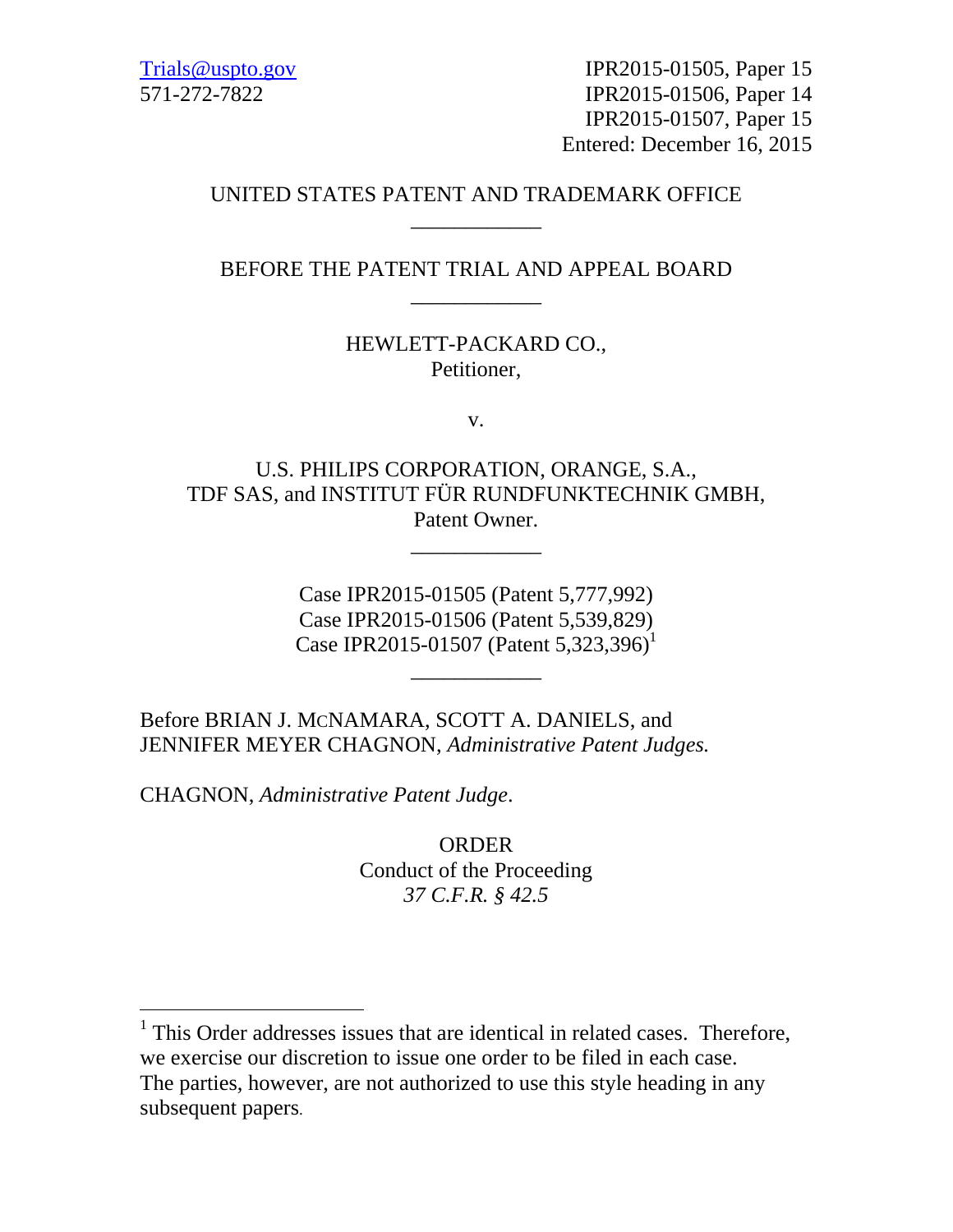IPR2015-01505 (Patent 5,777,992) IPR2015-01506 (Patent 5,539,829) IPR2015-01507 (Patent 5,323,396)

Counsel for Petitioner contacted the Board via e-mail on December 14, 2015, requesting a conference call to seek authorization to file a Reply to Patent Owner's Preliminary Response, in each of IPR2015-01505 and IPR2015-01507. In particular, Petitioner indicated that it seeks authorization to address an evidentiary issue raised in the Preliminary Responses of whether certain references relied upon in the Petitions have been shown to be prior art printed publications. *See* IPR2015-01505, Paper 14, 8–18; IPR2015-01507, Paper 14, 8– 18.

Counsel for Patent Owner subsequently contacted the Board via e-mail on December 15, 2015, providing substantive arguments regarding Petitioner's request. The parties are reminded that 37 C.F.R. § 42.20(b) expressly prohibits the filing of a motion without prior authorization. Substantive e-mails to the Board merely act as an attempt to circumvent this rule. As such, we have not considered Patent Owner's e-mail of December 15, 2015. The parties are instructed to limit future e-mail communications to the Board to requests for a conference call, including only a short explanation as to why the party requests the call, and to avoid including substantive discussions in e-mail communications.

An *inter partes* review may not be authorized unless the information presented *in the Petition* shows a reasonable likelihood that Petitioner would prevail with respect to at least one of the challenged claims. *See* 35 U.S.C. § 314(a); 37 C.F.R. § 42.108(c). Allowing Petitioner to file a Reply at this stage would be tantamount to providing additional pages for the Petition. *See* 37 C.F.R. § 42.24(a)(1)(i) (setting page limit for petitions in *inter partes* review).

We are not persuaded that additional briefing on the issue of whether certain references have been shown to be prior art printed publications is warranted at this

2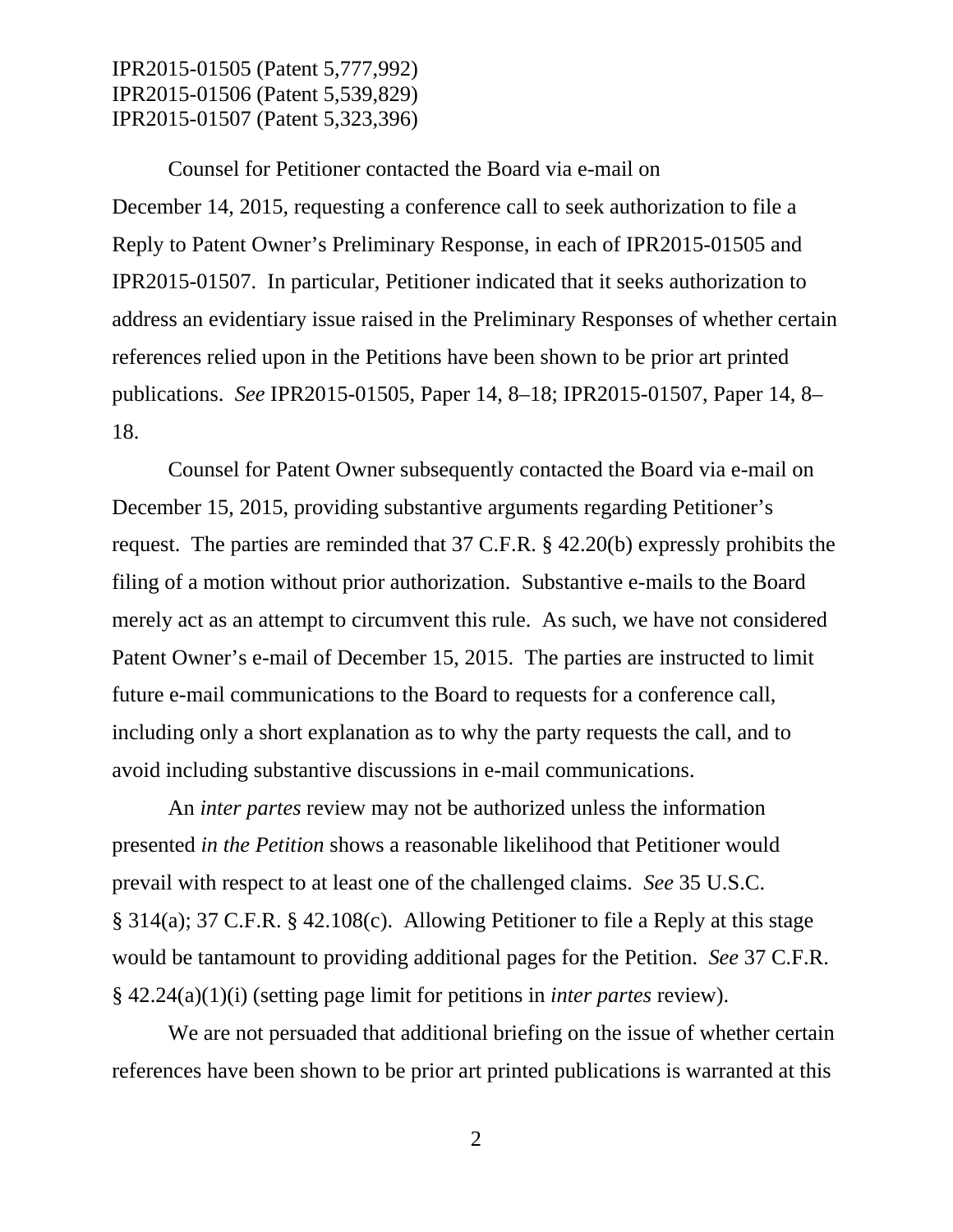IPR2015-01505 (Patent 5,777,992) IPR2015-01506 (Patent 5,539,829) IPR2015-01507 (Patent 5,323,396)

time. Petitioner has the burden to establish *in its Petition* a reasonable likelihood of success, including, among other things, making a threshold showing that the relied upon references are "printed publications" within the meaning of 35 U.S.C. §§ 102 and 311(b). *See* 35 U.S.C. § 314(a); 37 C.F.R. § 42.108(c); *see also*  37 C.F.R. § 42.20(c) (moving party has the burden).

Further, Petitioner waited six weeks after the filing of the Preliminary Responses to contact the Board with this request. By statute, the Board has only three months from the date of filing of a Preliminary Response to make a determination whether to institute an *inter partes* review. *See* 35 U.S.C. § 314(b)(1). Allowing additional briefing at this time could hinder the Board's ability to timely reach an institution decision.

For the reasons discussed, additional briefing is not authorized. The panel will determine whether to institute trial in each proceeding based on the Petition as-filed, and the Preliminary Response. No conference call is scheduled at this time.

It is

ORDERED that no Reply is authorized in any of the captioned proceedings; and

FURTHER ORDERED that, except as otherwise authorized in the Rules of Practice in Patent Cases, 37 C.F.R. § 42 *et. seq.*, no motions or other substantive correspondence may be filed in these proceedings without prior, express authorization.

3